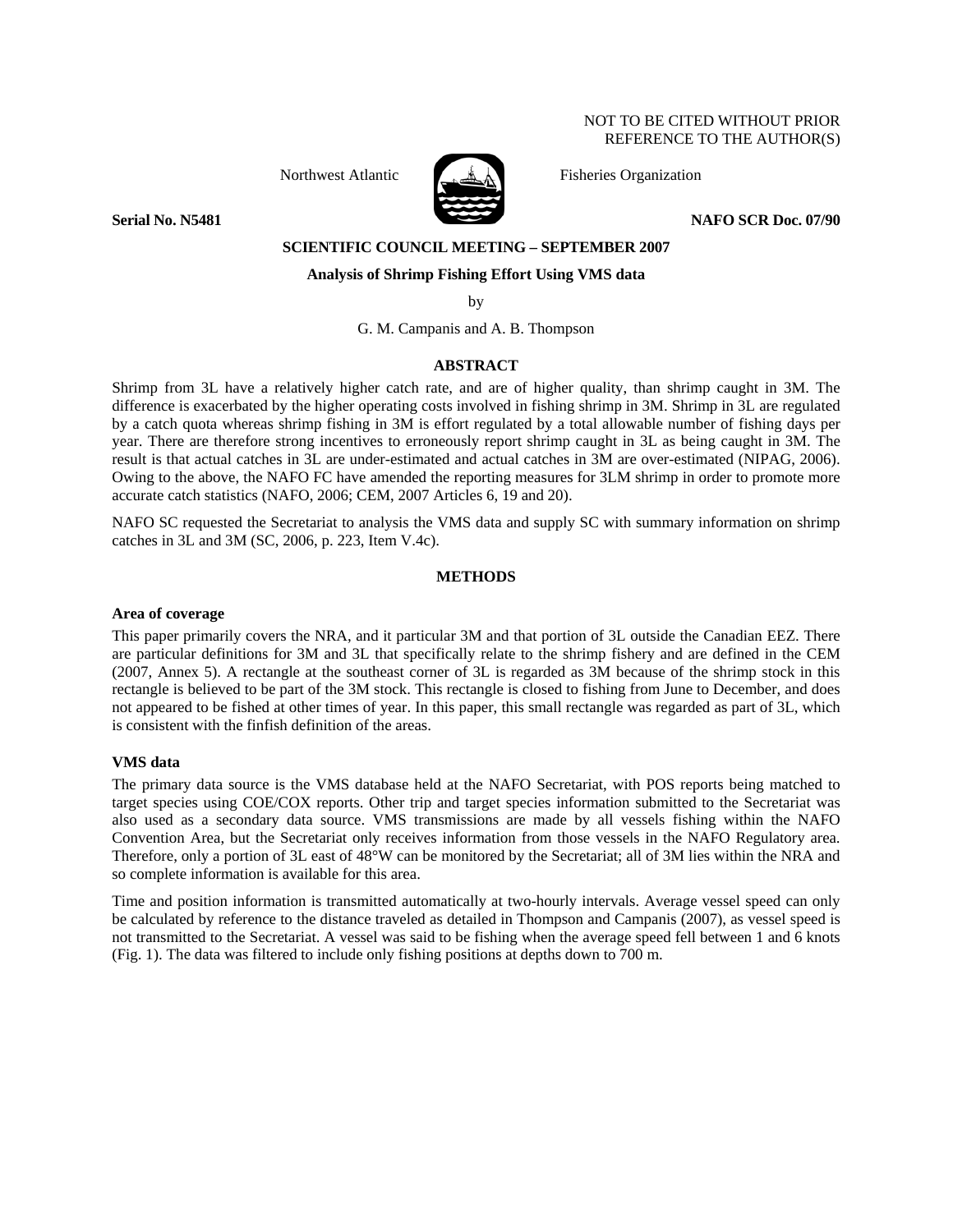

Fig. 1. Frequency distribution of calculated vessel speed for all NAFO VMS data.

Fishing effort is presented in terms of vessel time (hours-on-ground and hours-fished), and in terms of fishing power (kW hours-on-ground and kW hours-fished) taken as the days fished multiplied by the power of the individual vessels. The Ocean Data View software (ODV, 2007) was used to plot the latitude and longitude mid-points for each position pair on a chart containing depth contours.

Shrimp are mainly reported as Pink (*Pandalus*) shrimp (PAN) or Northern Prawn *Pandalus borealis* (PRA). These are assumed to represent the same species, *P. borealis*, that totally dominates the catch and are here referred to simply as shrimp.

#### **STATLANT 21B**

Effort data exists in the STATLANT 21B database (NAFO, 2007), although only Ukraine and Poland have to date submitted their 2006 catch and effort data. An analysis of 2005 data is possible from data submitted by Faroe Islands, Poland, Norway and Canada. Extractions were made using the main species classification for shrimp (PAN) with submissions current to 19 September 2007.

#### **RESULTS**

Data was only analyzed for 2006. The total shrimp fishing effort in 3M and the NRA portions of 3L was 10 557 and 5 244 hours on ground, respectively (Table 1). Fishing in 3N accounted for only 5% of the 3LNO effort, and no shrimp fishing was recorded in 3O. Since there should be no shrimp fishing in 3N, it is likely that the 5% value refers to some other fishery that has been erroneously included. Vessels were estimated to fish from 82–88% of their time on ground. Vessels were of a similar average size on the two grounds, and so the fishing effort is not skewed because of differences in the size of vessels fishing the two areas. No adjustment could be made with regard to single and twin trawls.

Little fishing was observed in less than 200 m of water, mainly because there is very seabed shallower than 200 m depth in 3LMNO. Most of the fishing occurred in the 250–550 m range, with a clear decrease in the 551–600 m interval (Fig. 2).

The spatial distribution of fishing effort on the eastern edge of the Grand Banks and on the Flemish Cap down to 600 m is shown in Fig. 3. Fishing is concentrated in two main areas within 3M and 3L, with some scattered fishing to the south of the Flemish Cap. The greatest concentration of shrimp fishing occurs in 3M from October to December (Table 2, Fig. 3D). Since, 2000, shrimp fishing in Divisions 3LNO is restricted to Division 3L. Division 3L is closed to shrimp fishing between April and June and top of the Flemish Cap is closed from June–December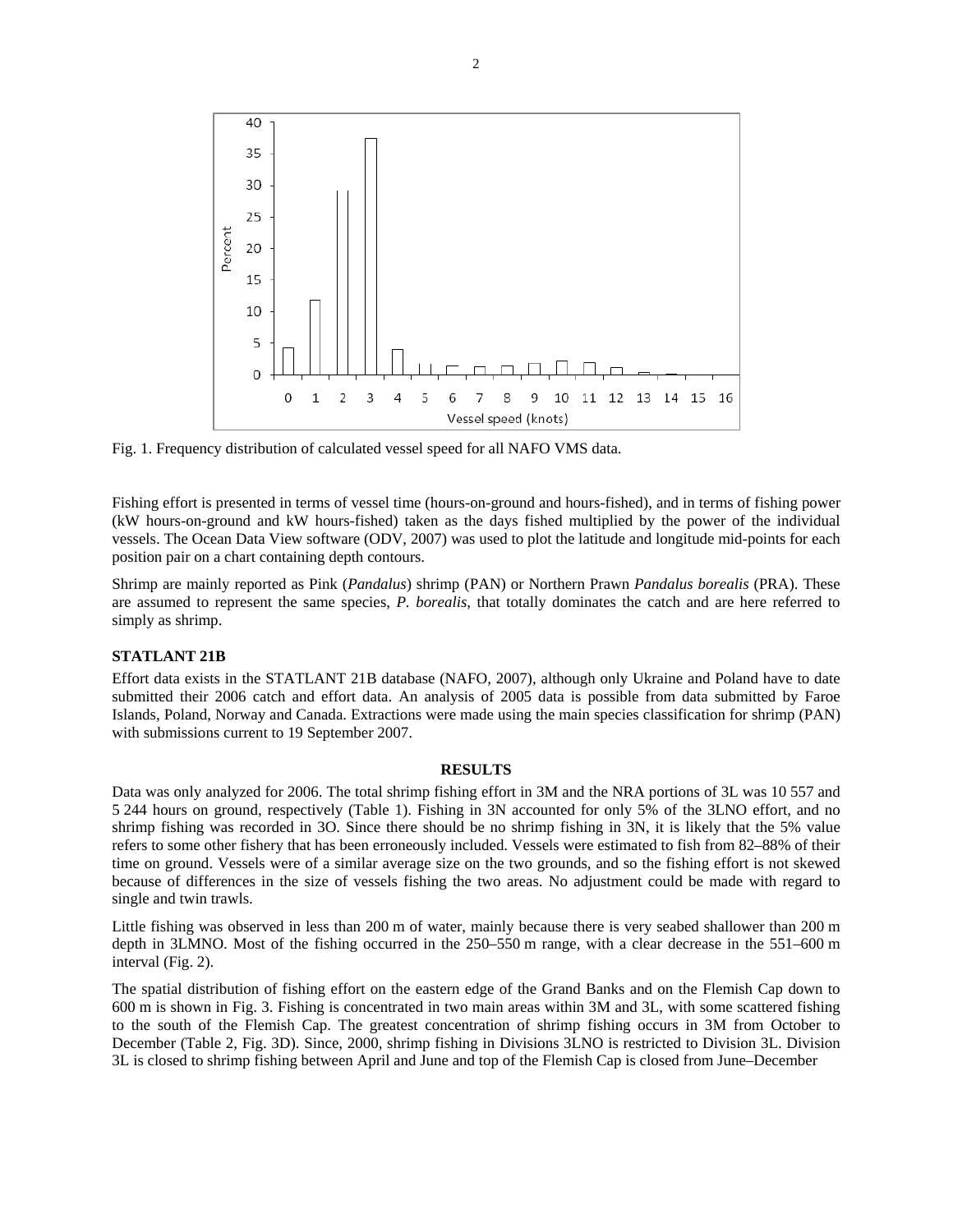| Units of effort      | 3M         | 3L         | 3N      |
|----------------------|------------|------------|---------|
| Hours on Ground      | 10 557     | 5 2 4 4    | 278     |
| <b>Hours Fishing</b> | 9 3 2 2    | 4 3 0 9    | 186     |
| kW Hours - On Ground | 13 899 000 | 27 827 200 | 204 700 |
| kW Hours Fishing     | 11 388 700 | 24 895 200 | 136 900 |

TABLE 1. Shrimp fishing effort in NAFO Divisions 3M, 3L and 3N for the NAFO Regulatory Area in 2006 derived from an analysis of the VMS database.

TABLE 2. Quarterly comparison of fishing effort (hours-fished) for shrimp in 3L, 3M and 3N for 2006.

| Quarter       | 3L      | 3M      | 3N       |
|---------------|---------|---------|----------|
| $1$ (Jan-Mar) | 1808    | 1 3 4 3 | O        |
| $2$ (Apr-Jun) | 3       | 2515    | $\theta$ |
| $3$ (Jul-Sep) | 1 0 9 4 | 848     | 186      |
| $4$ (Oct-Dec) | 1404    | 4 6 1 6 | 0        |



Fig. 2. Frequency distribution of estimated depth at which the vessels were recorded as fishing for shrimp in 3LMNO.

(Article 12 Fig. 1 in CEM 2007). However, shrimp do not appear to be fished on the top of the Flemish Cap during the first half of the year, and it is possible that good shrimp fishing grounds do not occur there.

Fishing effort was derived from the STATLANT 21B database for 2005 Total effort in 3M during 2005 was 5308 fishing hours by Poland (528 h), Faroe Islands (4 611 h) and Norway (169 h). Effort was greater in 3L at 14 475 h, mainly due to Canadian vessels (11 647 h) with less fishing undertaken by Faroe Islands (2 382 h), Poland (266 h) and Norway (180 h). There was a distinct peak in the June to August period in 3L and a shallow bi-modal pattern in 3M (Fig. 4).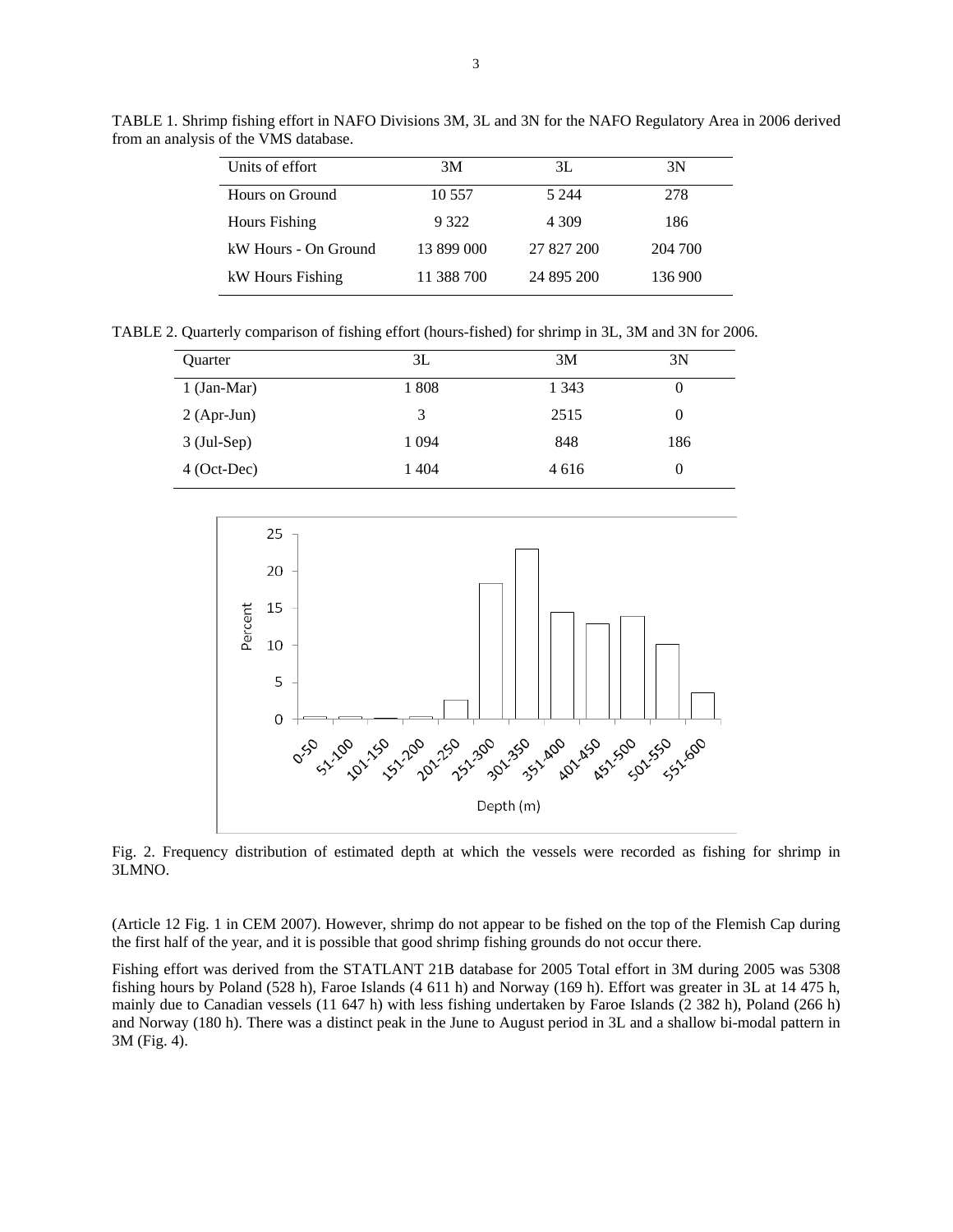

Fig. 3. Positions for vessels fishing for shrimp in Divisions 3L and 3M during each quarter of 2006.

## **DISCUSSION**

At present, one of the central difficulties in the analysis of the VMS data is in assigning the target species fished by the vessel transmitting their positions. This is relatively easy, though still time consuming, for shrimp owing to the specific target species and gear deployed, and the limited number of vessels fishing for shrimp. Once the vessel has been identified as a shrimp fishing vessel, then determination of hours on ground can be achieved easily and with reasonable accuracy by simply recording the presence and absence of a particular vessel in a particular area. It should be realized that vessels enter and leave NAFO divisions fairly regularly and could easily be in two or three divisions in a single day. For this reason, this analysis has used hours on ground and this does not necessarily equate

4